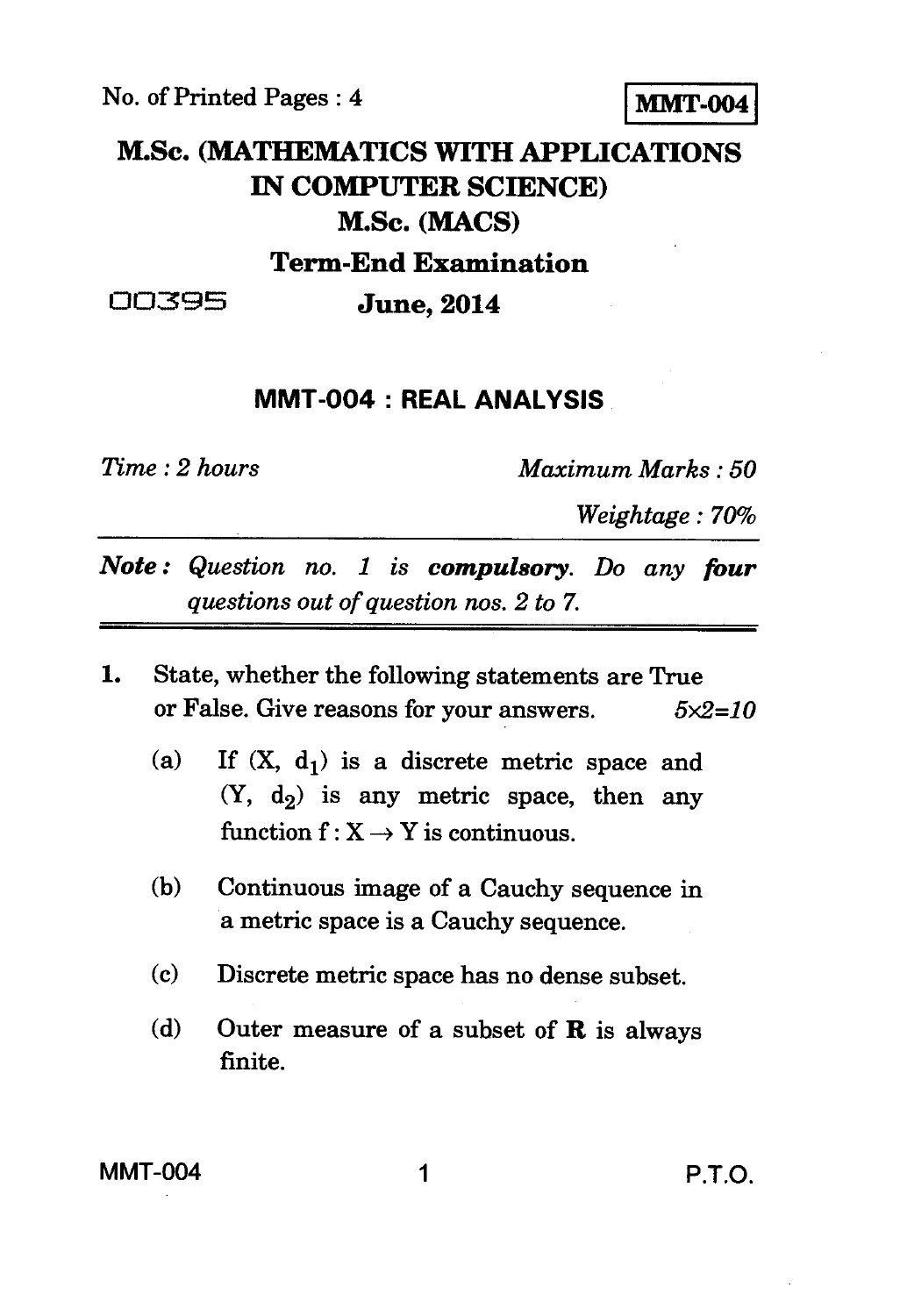(e) If  $f: \mathbb{R}^2 \to \mathbb{R}$  is defined by

$$
f(x, y) = \begin{cases} |x| + |y|, & \text{if } (x, y) \neq (0, 0) \\ 0, & \text{elsewhere} \end{cases}
$$

then the directional derivative of f along (0, **1)** does not exist at (0, 0).

**2.** (a) Let  $d: \mathbb{R}^n \times \mathbb{R}^n \to \mathbb{R}$  be defined by

$$
d(x, y) = \max_{1 \le i \le n} |x_i - y_i|, x, y \in \mathbf{R}^n.
$$

Show that d is a metric on  $\mathbb{R}^n$ .  $\qquad \qquad 4$ 

(b) Verify whether the function  $f : \mathbb{R}^3 \to \mathbb{R}^3$ defined by

$$
f(x, y, z) = \begin{cases} (y, x, z^2 \sin \frac{1}{z}) & \text{if } (x, y, z) \neq (0, 0, 0) \\ (0, 0, 0) & \text{if } (x, y, z) = (0, 0, 0) \end{cases}
$$

is continuously differentiable or not. 3

- (c) Find the outer measure of the following sets :
	- (i)  $A = \{x \in \mathbb{R} \mid \cos 2x = 1\}$
	- (ii)  $B = \{x \in \mathbb{R} \mid |x-5| \leq 7\}$
- **3.** (a) State Urysohn's Lemma. Use this lemma to prove the following result :

Let E and F be non-empty disjoint closed subsets of a metric space  $(X, d)$ . Then, there exist open sets  $A \supset E$  and  $B \supset F$  such that  $A \cap B = \phi$ .

**MMT-004** 2

3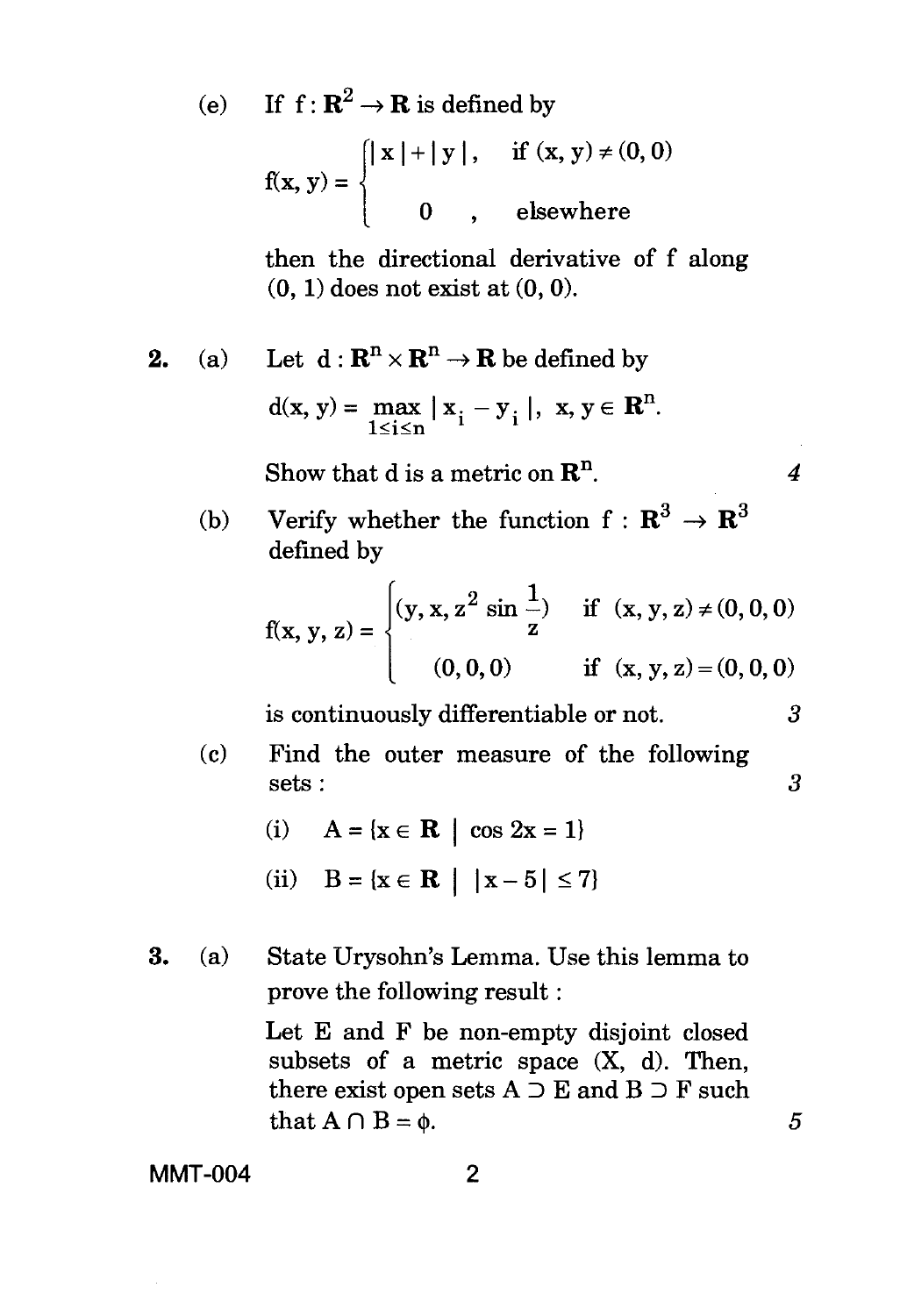(b) Verify the Implicit Function Theorem for the function  $f: \mathbb{R}^5 \to \mathbb{R}^2$  defined by

$$
f(x_1, x_2, y_1, y_2, y_3) = (2e^{x_1} + x_2y_1 - 4y_2 + 3,
$$
  
\n
$$
x_2 \cos x_1 - 6x_1 + 2y_1 - y_3)
$$
  
\nat (0, 1, 3, 2, 7).  
\n5

- **4.** (a) Prove that a Cauchy sequence in a metric space is convergent if and only if it has a convergent subsequence. *4* 
	- (b) Find the critical points of the function, f, given by

$$
f(x, y, z) = 2x^2 - 2y^2 + 4yz - 3z^2 - x^4 + 5
$$

and check whether they are extreme points. 4

- (c) Show that a finite set in a metric space is nowhere dense. 2
- **5.** (a) Use Lagrange Multipliers Method to find the point on the plane  $2x - 2y + z = 4$  that is closest to the origin. *4* 
	- (b) Find the components of  $\theta$  under the usual metric. metric. 2
	- (c) State Monotone Convergence Theorem. theorem for  ${f_n}$  where  $f_n: \mathbf{R} \to \mathbf{R}$  is defined by

$$
f_n(x) = \begin{cases} 1, & x \in \left[\frac{1}{n+1}, 1 - \frac{1}{n+1}\right] \\ 0, & \text{elsewhere} \end{cases}
$$
 4

**MMT-004 3 P.T.O.**